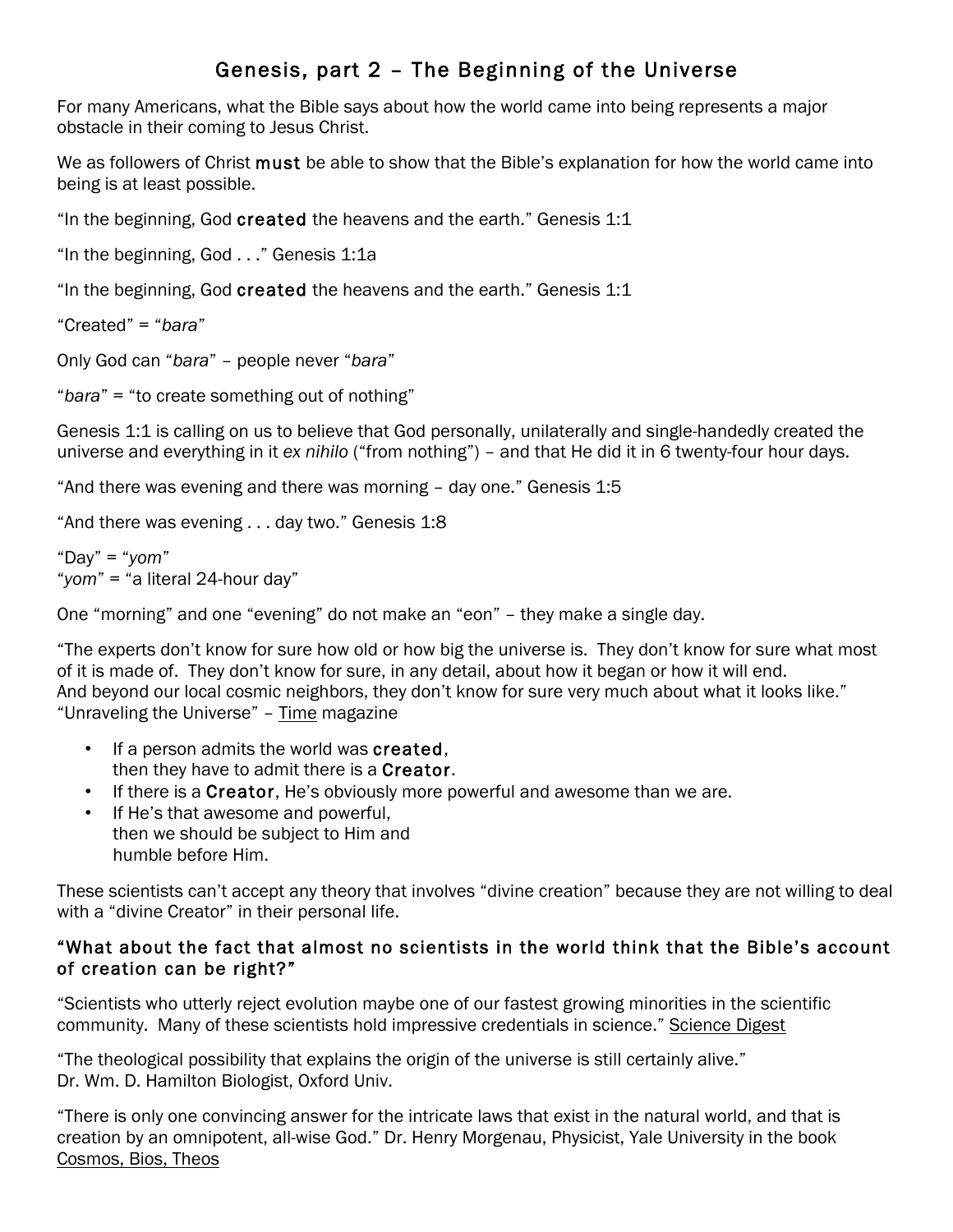"The very fact that the universe is creative and that it has permitted complex structures to emerge and develop to the point of consciousness – in other words, the very fact that the universe has organized its own self-awareness, is for me powerful evidence that there is something going on behind it all. The impression of design is overwhelming." Dr. Paul Davies, Physicist, Arizona State Univ.

"Published scientists with creationist beliefs are not uncommon." Dr. Ronald Numbers, Historian Univ. of Wisconsin

We have been duped into believing that every scientist in the world has bought into the evolutionary model of the universe and endorses it – this is simply not true!

### "What about the age of the universe? The Bible presents the picture of a very young earth and yet scientists tell us that the world is billions of years old."

The odds of human life developing on earth through evolution are so infinitesimally small – that the only way to make this even remotely possible – is to give it billions and billions of years to happen.

Two of the most common methods of calculating the age of the universe and earth are (1) radioactive dating and (2) the expanding universe.

#1 - Radioactive Dating = measuring the decay rates of carbon, uranium and other isotopes

### Dr. Frederick Junemann – Physicist

"The age of our globe is presently thought to be some 4.5 billion years based upon radioactive decay rates of uranium and thorium."

"There has been in recent years the horrible realization that radioactive decay rates are not as constant as previously thought, nor are they immune to environmental influences."

"And what this means is that the atomic clocks may have to be reset when you consider that there may have been some global disaster.

"And that actually the events that brought the Mesozoic Age to a close may not have been 65 million years ago, but within the age and memory of man."

". . . the fountains of the great deep were opened up . . ." Genesis 7:11

If the Bible's account of The Flood is true, we must understand (as Dr. Junemann said) that radioactive decay data is invalid, because we do not have a uniform, closed system going back to the earth's origin.

# #2 – The "expanding universe" approach

"Unraveling the Universe" – Time magazine

"Astronomers have known since Hubble's heyday in the 1920's that you only need two pieces of information to deduce the age of the universe."

"You need to know how fast the galaxies are flying apart and how far away they are."

"The ratio of these two numbers tells you how fast the cosmos is expanding and a simple calculation tells you how long it has been since the expansion started."

"'There are these two loopholes though,' notes University of Oklahoma astrophysicist, Dr. David Branch, 'What is the right distance and what is the right speed?'"

"These two loopholes are big enough to drive the Starship Enterprise through."

There is a lot of evidence coming to light lately to indicate that the earth is actually quite young.

The man who devised the radioactive dating method in 1946 – Walter Libby – used it to calculate that the earth is only 30,000 years old!

### "What about the 'Big Bang Theory' which seems to account pretty well for how the universe came into being?"